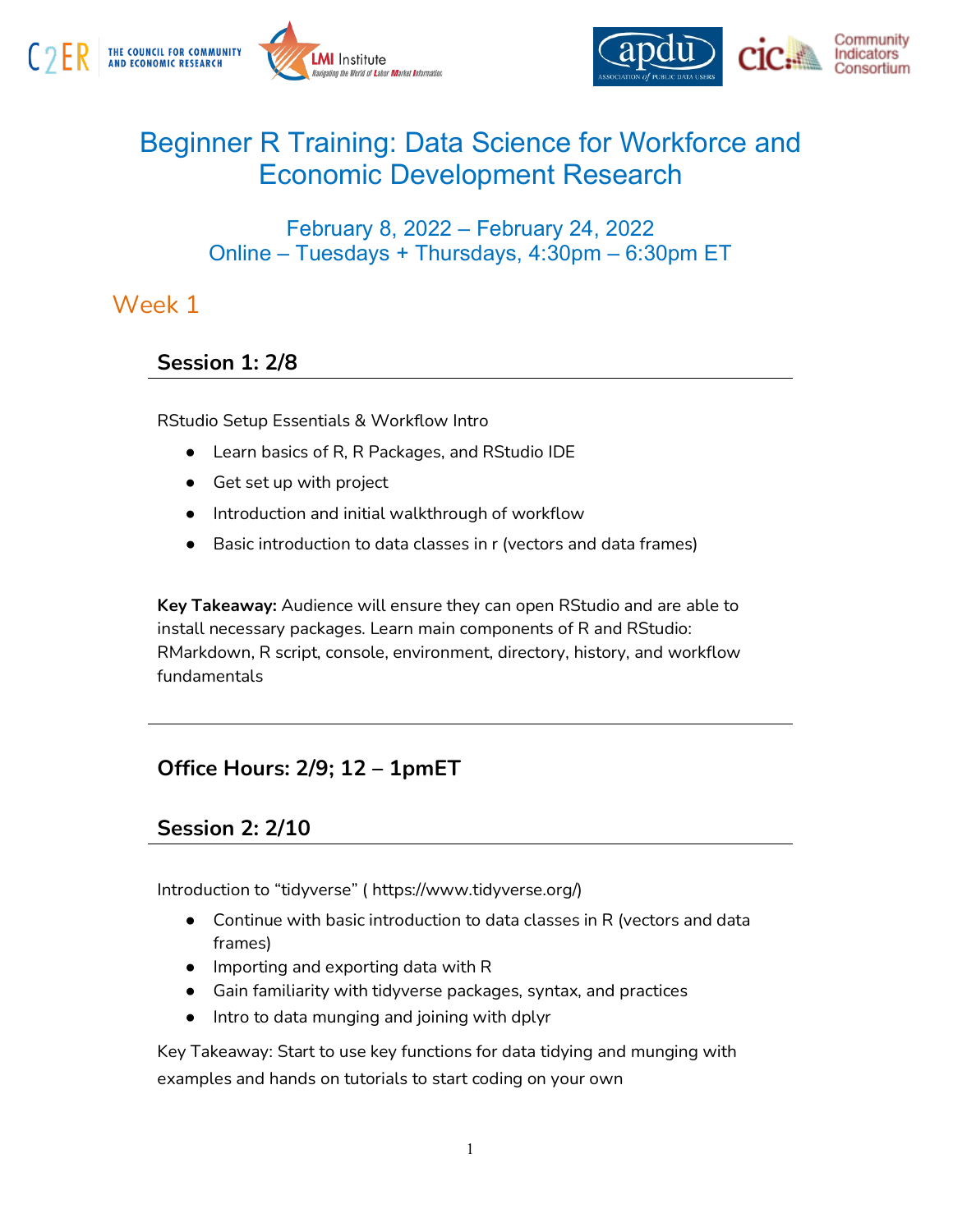



## Week 2

#### **Session 3: 2/15**

"Tidyverse" deep dive

- Pick back up with dplyr and data munging
- Reshaping data with tidyr
- Working with strings (stringr)

Key Takeaway: Learn how to do modern day data wrangling and transformations. These are skills necessary to work with your data and prepare it for visualizations and modeling.

#### **Office Hours: 2/16; 1 – 2pmET**

#### **Session 4: 2/17**

Introduction to data visualization with ggplot2 package

- Aesthetic styling and theme elements
- Key graphs for model diagnostics and exploratory analysis

Key Takeaways: Generate most commonly used plots and understand the basics of the key R visualization package ggplot2.